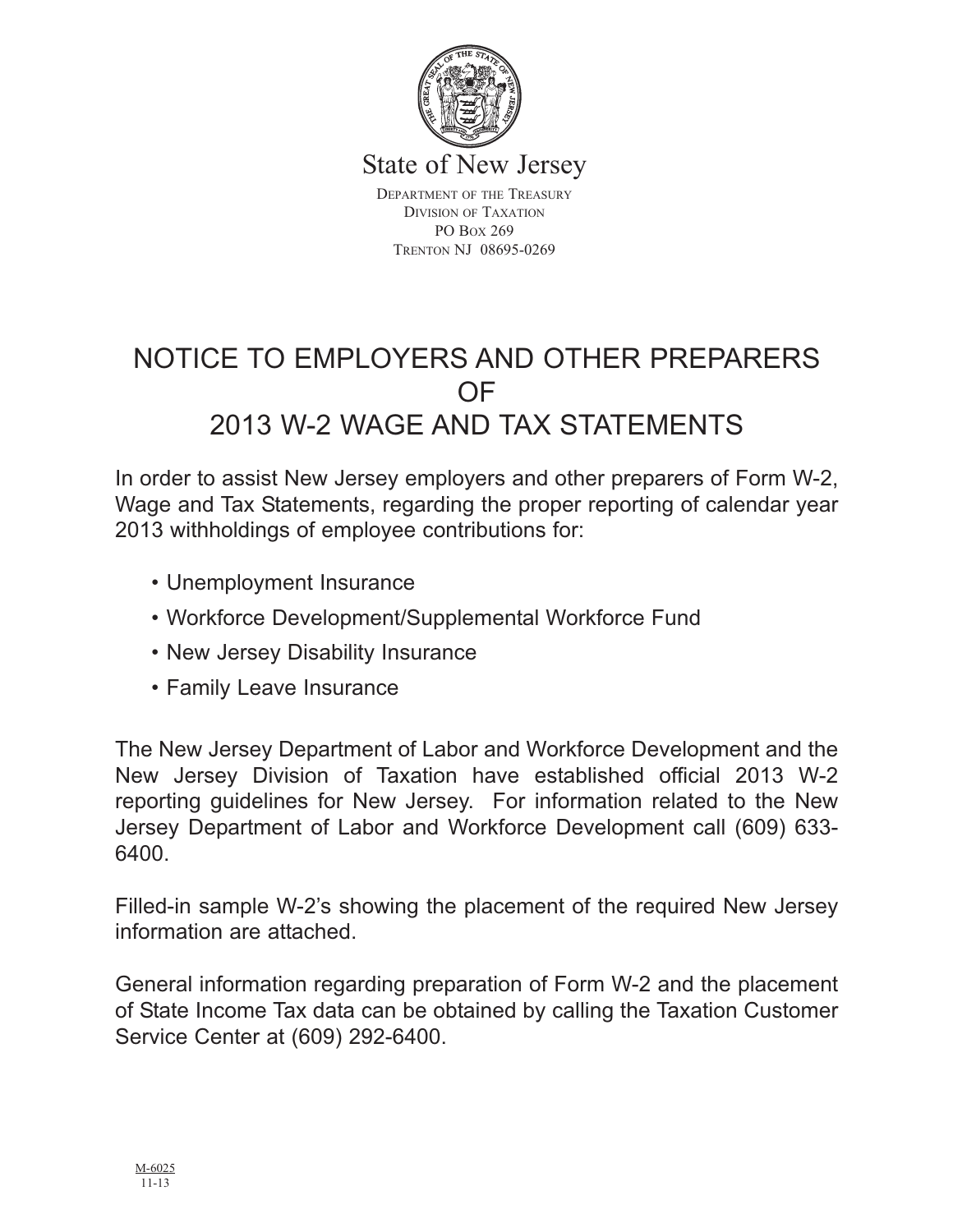### **2013 W-2 SAMPLE: PREFERRED**

### **How to Report Worker Contributions for Unemployment Insurance, Workforce Development Partnership Fund/Supplemental Workforce Fund, State Disability Insurance, Family Leave Insurance, Employee Withholding for New Jersey Gross Income Tax**

|                                                                                                                                                                                                                                                                  | a. Employee's social security number                                                                                                                                                                                                                                                                                                 |                                                                                             |                                                                                                                           |                                                                                                         |                         |                                                                                                                                                       |                                                   |  |  |
|------------------------------------------------------------------------------------------------------------------------------------------------------------------------------------------------------------------------------------------------------------------|--------------------------------------------------------------------------------------------------------------------------------------------------------------------------------------------------------------------------------------------------------------------------------------------------------------------------------------|---------------------------------------------------------------------------------------------|---------------------------------------------------------------------------------------------------------------------------|---------------------------------------------------------------------------------------------------------|-------------------------|-------------------------------------------------------------------------------------------------------------------------------------------------------|---------------------------------------------------|--|--|
|                                                                                                                                                                                                                                                                  |                                                                                                                                                                                                                                                                                                                                      |                                                                                             |                                                                                                                           |                                                                                                         |                         |                                                                                                                                                       |                                                   |  |  |
| b Employer identification number (EIN)                                                                                                                                                                                                                           |                                                                                                                                                                                                                                                                                                                                      |                                                                                             |                                                                                                                           | 1 Wages, tips, other compensation                                                                       |                         |                                                                                                                                                       | 2 Federal income tax withheld                     |  |  |
| c Employer's name, address, and ZIP code                                                                                                                                                                                                                         |                                                                                                                                                                                                                                                                                                                                      |                                                                                             |                                                                                                                           |                                                                                                         | 3 Social security wages |                                                                                                                                                       | 4 Social security tax withheld                    |  |  |
|                                                                                                                                                                                                                                                                  |                                                                                                                                                                                                                                                                                                                                      |                                                                                             |                                                                                                                           | 5 Medicare wages and tips                                                                               |                         |                                                                                                                                                       | 6 Medicare tax withheld                           |  |  |
|                                                                                                                                                                                                                                                                  |                                                                                                                                                                                                                                                                                                                                      |                                                                                             |                                                                                                                           | 7 Social security tips                                                                                  |                         |                                                                                                                                                       | 8 Allocated tips                                  |  |  |
|                                                                                                                                                                                                                                                                  | d Control number                                                                                                                                                                                                                                                                                                                     |                                                                                             |                                                                                                                           |                                                                                                         | 9 Advance EIC payment   |                                                                                                                                                       | 10 Dependent care benefits                        |  |  |
| Suff.<br>e Employee's first name and initial<br>Last name                                                                                                                                                                                                        |                                                                                                                                                                                                                                                                                                                                      |                                                                                             | 11 Nonqualified plans                                                                                                     |                                                                                                         | 12a                     | See instructions for box 12                                                                                                                           |                                                   |  |  |
|                                                                                                                                                                                                                                                                  |                                                                                                                                                                                                                                                                                                                                      |                                                                                             |                                                                                                                           | 13. Statutory Retirement Third-party<br>employee<br>plan<br>$\perp$                                     | sick pay                | 12b<br>ŏ<br>$_{E}^{D}$                                                                                                                                |                                                   |  |  |
|                                                                                                                                                                                                                                                                  |                                                                                                                                                                                                                                                                                                                                      |                                                                                             |                                                                                                                           | 14. Other                                                                                               |                         | 12c<br>C                                                                                                                                              |                                                   |  |  |
| ⋗                                                                                                                                                                                                                                                                |                                                                                                                                                                                                                                                                                                                                      |                                                                                             |                                                                                                                           | <b>UI/WF/SWF-131.32</b>                                                                                 |                         | O<br>D<br>E                                                                                                                                           |                                                   |  |  |
|                                                                                                                                                                                                                                                                  |                                                                                                                                                                                                                                                                                                                                      |                                                                                             |                                                                                                                           | DI-111.24<br>DI P.P. # XXXXXXXXXX                                                                       |                         | 12 <sub>b</sub>                                                                                                                                       |                                                   |  |  |
|                                                                                                                                                                                                                                                                  | f. Employee's address and ZIP code                                                                                                                                                                                                                                                                                                   |                                                                                             |                                                                                                                           |                                                                                                         |                         | $\overline{0}$                                                                                                                                        |                                                   |  |  |
| 15 State<br><b>NJ</b>                                                                                                                                                                                                                                            | Employer's state ID number<br>234-567-890/000                                                                                                                                                                                                                                                                                        | 16 State wages, tips, etc.<br>32,250.00                                                     | 17 State income tax<br>525.00                                                                                             | 18 Local wages, tips, etc.                                                                              |                         | 19 Local income tax                                                                                                                                   | 20 Locality name                                  |  |  |
|                                                                                                                                                                                                                                                                  | FLI P.P. $#$                                                                                                                                                                                                                                                                                                                         | XXXXXXXXXXX                                                                                 | $\rightarrow$ 30.90 - FLI                                                                                                 |                                                                                                         |                         |                                                                                                                                                       |                                                   |  |  |
| <b>N-2</b>                                                                                                                                                                                                                                                       | Wage and Tax<br><b>Statement</b>                                                                                                                                                                                                                                                                                                     | 2013                                                                                        |                                                                                                                           |                                                                                                         |                         |                                                                                                                                                       | Department of Treasury - Internal Revenue Service |  |  |
|                                                                                                                                                                                                                                                                  | <b>New Jersey Taxpayer</b><br><b>Identification Number</b><br>Call the New Jersey Division of<br><b>Taxation's Customer Service</b><br>Center at 609-292-6400 or the<br>New Jersey Department of<br>Labor and Workforce<br>Development at 609-633-6400<br>if you are unsure of your New<br>Jersey Taxpayer Identification<br>Number. |                                                                                             | <b>Worker Contributions</b><br>• Unemployment Insurance,<br><b>Workforce Development</b><br>Partnership Fund/Supplemental | <b>Disability Insurance</b><br><b>Private Plan Number</b><br>(DI P. P. Number)<br>To be entered only by |                         |                                                                                                                                                       |                                                   |  |  |
|                                                                                                                                                                                                                                                                  |                                                                                                                                                                                                                                                                                                                                      |                                                                                             | Workforce Fund.<br>• State Disability Insurance<br>• Family Leave Insurance<br>Please Note:                               |                                                                                                         |                         | employers who have an<br>approved contributory<br>Private Disability Plan.<br>Phone 609-292-2720 if<br>you are unsure of your<br>Private Plan Number. |                                                   |  |  |
| <b>Family Leave Insurance</b><br>Private Plan Number (FLI<br>P.P.#<br>To be entered only by<br>employers who have an<br>approved contributory Private<br>Family Leave Insurance Plan.<br>Phone 609-292-2720 if you are<br>unsure of your Private Plan<br>Number. |                                                                                                                                                                                                                                                                                                                                      | The Taxable Wage Base for<br>UI/WF/SWF, DI, and FLI<br>purposes for 2013 is<br>\$30,900.00. |                                                                                                                           |                                                                                                         |                         |                                                                                                                                                       |                                                   |  |  |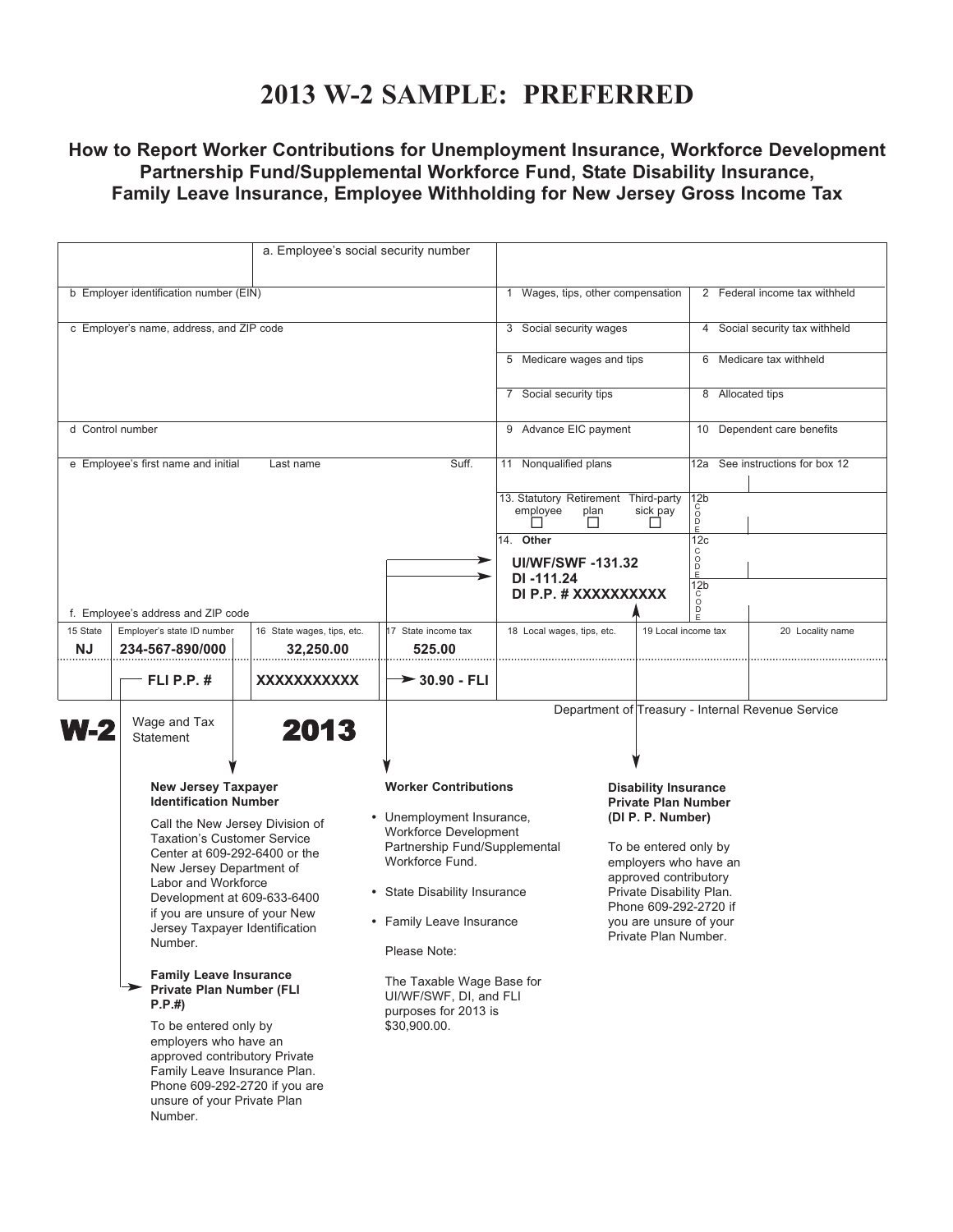## **2013 W-2 SAMPLE: ACCEPTABLE ALTERNATE**

#### **How to Report Worker Contributions for Unemployment Insurance, Workforce Development Partnership Fund/Supplemental Workforce Fund, State Disability Insurance, Family Leave Insurance, Employee Withholding for New Jersey Gross Income Tax**

| a. Employee's social security number                                                                                                                                                                                                                                                                                                                                                                                                         |                                                                  |                                                                                                               |                                                                                                                                                                    |                                                               |                                                                                                        |                                                                                            |                                                   |  |
|----------------------------------------------------------------------------------------------------------------------------------------------------------------------------------------------------------------------------------------------------------------------------------------------------------------------------------------------------------------------------------------------------------------------------------------------|------------------------------------------------------------------|---------------------------------------------------------------------------------------------------------------|--------------------------------------------------------------------------------------------------------------------------------------------------------------------|---------------------------------------------------------------|--------------------------------------------------------------------------------------------------------|--------------------------------------------------------------------------------------------|---------------------------------------------------|--|
| b Employer identification number (EIN)                                                                                                                                                                                                                                                                                                                                                                                                       |                                                                  |                                                                                                               |                                                                                                                                                                    | 1 Wages, tips, other compensation                             |                                                                                                        | 2 Federal income tax withheld                                                              |                                                   |  |
|                                                                                                                                                                                                                                                                                                                                                                                                                                              | c Employer's name, address, and ZIP code                         |                                                                                                               |                                                                                                                                                                    | 3 Social security wages                                       |                                                                                                        | 4 Social security tax withheld                                                             |                                                   |  |
|                                                                                                                                                                                                                                                                                                                                                                                                                                              |                                                                  |                                                                                                               |                                                                                                                                                                    | 5 Medicare wages and tips                                     |                                                                                                        | 6 Medicare tax withheld                                                                    |                                                   |  |
|                                                                                                                                                                                                                                                                                                                                                                                                                                              |                                                                  |                                                                                                               |                                                                                                                                                                    | 7 Social security tips                                        |                                                                                                        | 8 Allocated tips                                                                           |                                                   |  |
|                                                                                                                                                                                                                                                                                                                                                                                                                                              | d Control number                                                 |                                                                                                               |                                                                                                                                                                    | 9 Advance EIC payment                                         |                                                                                                        |                                                                                            | 10 Dependent care benefits                        |  |
|                                                                                                                                                                                                                                                                                                                                                                                                                                              | e Employee's first name and initial                              | Last name                                                                                                     | Suff.                                                                                                                                                              | 11 Nonqualified plans<br>13. Statutory Retirement Third-party | 12 <sub>b</sub>                                                                                        |                                                                                            | 12a See instructions for box 12                   |  |
|                                                                                                                                                                                                                                                                                                                                                                                                                                              |                                                                  |                                                                                                               |                                                                                                                                                                    | employee<br>plan<br>$\mathsf{L}$                              | င်<br>ဝ<br>sick pay<br>$\check{P}$<br>ΙI                                                               |                                                                                            |                                                   |  |
|                                                                                                                                                                                                                                                                                                                                                                                                                                              |                                                                  |                                                                                                               |                                                                                                                                                                    | 14. Other                                                     | 12c<br>C<br>D<br>D<br>E                                                                                |                                                                                            |                                                   |  |
|                                                                                                                                                                                                                                                                                                                                                                                                                                              |                                                                  |                                                                                                               |                                                                                                                                                                    |                                                               | 12 <sub>b</sub><br>$\circ$                                                                             |                                                                                            |                                                   |  |
|                                                                                                                                                                                                                                                                                                                                                                                                                                              | f. Employee's address and ZIP code                               |                                                                                                               |                                                                                                                                                                    |                                                               |                                                                                                        |                                                                                            |                                                   |  |
| 15 State<br><b>NJ</b>                                                                                                                                                                                                                                                                                                                                                                                                                        | Employer's state ID number<br>$234 - 567 - 890/000$ $\leftarrow$ | 16 State wages, tips, etc.<br>32,250.00                                                                       | 17 State income tax<br>525.00                                                                                                                                      | 18 Local wages, tips, etc.                                    | 19 Local income tax<br>131.32<br>111.24                                                                |                                                                                            | 20 Locality name<br><b>UI/WF/SWF</b><br>DI        |  |
|                                                                                                                                                                                                                                                                                                                                                                                                                                              | DI P.P. # XXXXXXXXXX                                             |                                                                                                               | FLI P.P. $\sharp \preceq$                                                                                                                                          | XXXXXXXXXXX                                                   | 30.90                                                                                                  |                                                                                            | FLI                                               |  |
|                                                                                                                                                                                                                                                                                                                                                                                                                                              | Wage and Tax<br><b>W-2</b><br><b>Statement</b>                   | 2013                                                                                                          |                                                                                                                                                                    |                                                               |                                                                                                        |                                                                                            | Department of Treasury - Internal Revenue Service |  |
| <b>Disability Insurance</b><br><b>New Jersey Taxpayer</b><br><b>Private Plan Number</b><br><b>Identification Number</b><br>(DI P. P. Number)<br>Call the New Jersey<br>To be entered only by<br>Division of Taxation's<br>employers who have an<br><b>Customer Service Center</b><br>approved contributory<br>at 609-292-6400 or the<br>Private Disability Plan.<br>New Jersey Department<br>Phone 609-292-2720 if<br>of Labor and Workforce |                                                                  |                                                                                                               | <b>Family Leave Insurance</b><br>> Private Plan Number                                                                                                             |                                                               | <b>Worker Contributions</b>                                                                            |                                                                                            |                                                   |  |
|                                                                                                                                                                                                                                                                                                                                                                                                                                              |                                                                  |                                                                                                               | (FLI P.P.#)<br>To be entered only by<br>employers who have an<br>approved contributory<br>Private Family Leave<br>Insurance Plan. Phone<br>609-292-2720 if you are |                                                               | • Unemployment Insurance,<br>Workforce Development<br>Partnership Fund/Supplemental<br>Workforce Fund. |                                                                                            |                                                   |  |
|                                                                                                                                                                                                                                                                                                                                                                                                                                              |                                                                  |                                                                                                               |                                                                                                                                                                    |                                                               | • State Disability Insurance                                                                           |                                                                                            |                                                   |  |
| you are unsure of your<br>Private Plan Number.                                                                                                                                                                                                                                                                                                                                                                                               |                                                                  | Development at 609-633-<br>6400 if you are unsure of<br>your New Jersey<br>Taxpayer Identification<br>Number. |                                                                                                                                                                    | unsure of your Private<br>Plan Number.                        |                                                                                                        | • Family Leave Insurance<br>Please Note:                                                   |                                                   |  |
|                                                                                                                                                                                                                                                                                                                                                                                                                                              |                                                                  |                                                                                                               |                                                                                                                                                                    |                                                               |                                                                                                        | The Taxable Wage Base for<br>UI/WF/SWF, DI and FLI<br>purposes for 2013 is<br>\$30,900.00. |                                                   |  |